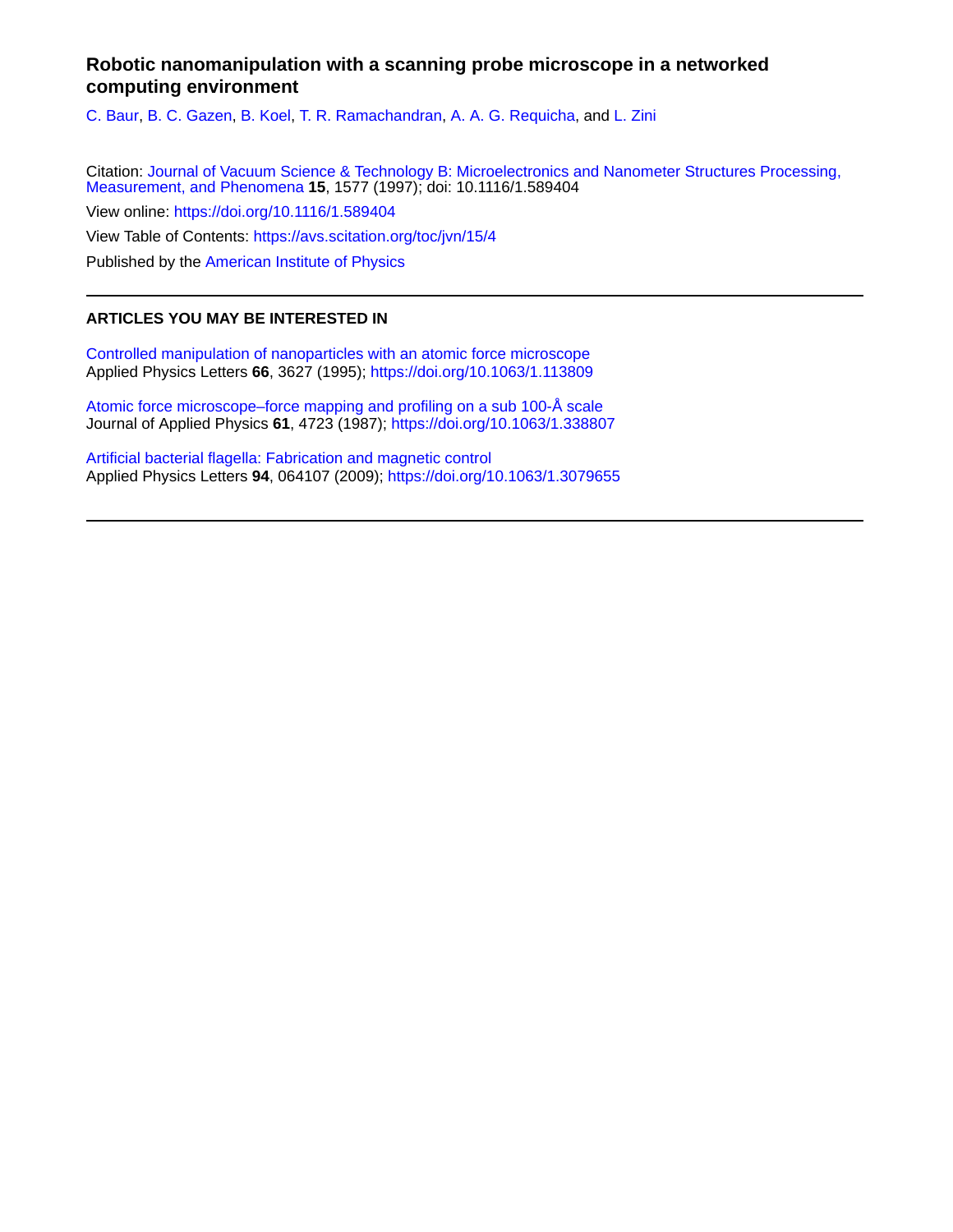# **Robotic nanomanipulation with a scanning probe microscope in a networked computing environment**

C. Baur, B. C. Gazen, B. Koel, T. R. Ramachandran, A. A. G. Requicha, <sup>a)</sup> and L. Zini *Laboratory for Molecular Robotics, University of Southern California, Los Angeles, California 90089-0781*

(Received 12 September 1996; accepted 31 March 1997)

This article describes the initial phase of the development of a high-level programming system for robotic manipulation with a scanning probe microscope (SPM). A SPM server has been developed, which runs in the WINDOWS environment of the PC that controls the microscope. Client programs running on Unix work stations or other computers connected to the Internet can send remote commands to the SPM through the server. The clients can be sophisticated artificial intelligence programs that reason about robotic tasks and sensory data acquired by the SPM. A first set of intermediate-level commands has also been developed for sensing and manipulation. The system is being tested by pushing colloidal gold nanoparticles with dimensions in the order of 15–30 nm on a mica substrate in noncontact atomic force microscope mode. The test programs image the sample, search for nanoparticles in the presence of thermal drift, turn feedback on and off for pushing, and so on. The particles are being moved reliably. © *1997 American Vacuum Society.*  $[SO734-211X(97)11004-6]$ 

#### **I. INTRODUCTION**

The Laboratory for Molecular Robotics at the University of Southern California is an interdisciplinary research laboratory whose ultimate goals are the development of a highlevel programming system for robotic manipulation with a scanning probe microscope (SPM), and its use in challenging applications such as building nanomachines or DNA manipulation. Ultimately we expect to be able to process very high level commands such as ''assemble object X with object Y,'' where X and Y might be, for example, molecules or nanoparticles. Robotic systems at the nanoscale must, like their macroscopic brethren, sense, ''think,'' and act. The SPM is both a sensor and an actuator. But we must provide it with the intelligence necessary for reliably executing complex commands. This requires sophisticated artificial intelligence programming and software tools that typically run on Unix workstations.

Previous research shows that it is possible to position with SPM atoms, molecules, nanoparticles, and liquid droplets. $1-4$ The reported approaches exhibit one or more of the following characteristics:

- ~i! Careful selection of substrates and objects to be moved.
- (ii) Trial-and-error determination of SPM parameters for imaging and manipulation.
- $(iii)$  Operation in ultrahigh vacuum  $(UHV)$  and/or low temperature.
- (iv) Time-consuming user-interactive manipulation.
- $(v)$  Custom software developed, typically for an IBMcompatible PC.

In the macroworld, robots typically are programmed by technicians or bachelor-level engineers, and execute reliably and routinely thousands of tasks per day in industrial environments. In contrast, nanomanipulation today is more of an experimental *tour-de-force*, accomplished in careful experiments run by Ph.D.-level researchers in a few laboratories, than a useful technique that can be used routinely for practical purposes. The work in our laboratory seeks to make nanomanipulation tasks much easier to program and execute reliably, so as to transform nanomanipulation into a mainstream technique, much like its macroscopic counterpart.

Commercially available software for SPMs typically runs on stand-alone PCs. The growth of the Internet and the difficulty of co-locating personnel in interdisciplinary research endeavors (e.g., our own lab is spread across several buildings) both point to the need for distributed software systems. PCs are not the platforms of choice for the development of intelligent systems in a distributed environment, and research institutes tend to have a heterogeneous computing environment, with most of the sophisticated programming being done in Unix work stations. For these reasons, software that makes the SPM behave as a network ''peripheral'' is very desirable. The SPM becomes thus available to programs running on any computer in the Internet. This also has the advantage of making net resources such as printers and mass storage readily available to SPM users.

Commercial SPM hardware and software are primarily directed at imaging. However, manipulation and imaging have different requirements. One can envisage at least two strategies for developing SPM nanomanipulation facilities. The first consists of designing and building from scratch a custom instrument, together with its low-level and high-level control software for manipulation tasks. This may lead to optimal results but requires substantial resources in terms of time, money, and personnel. An attractive alternative, discussed in this article, starts from commercially available hardware and low-level control software, and builds higherlevel layers of software upon them.

a)Author to whom correspondence should be addressed; Electronic mail: requicha@lipari.usc.edu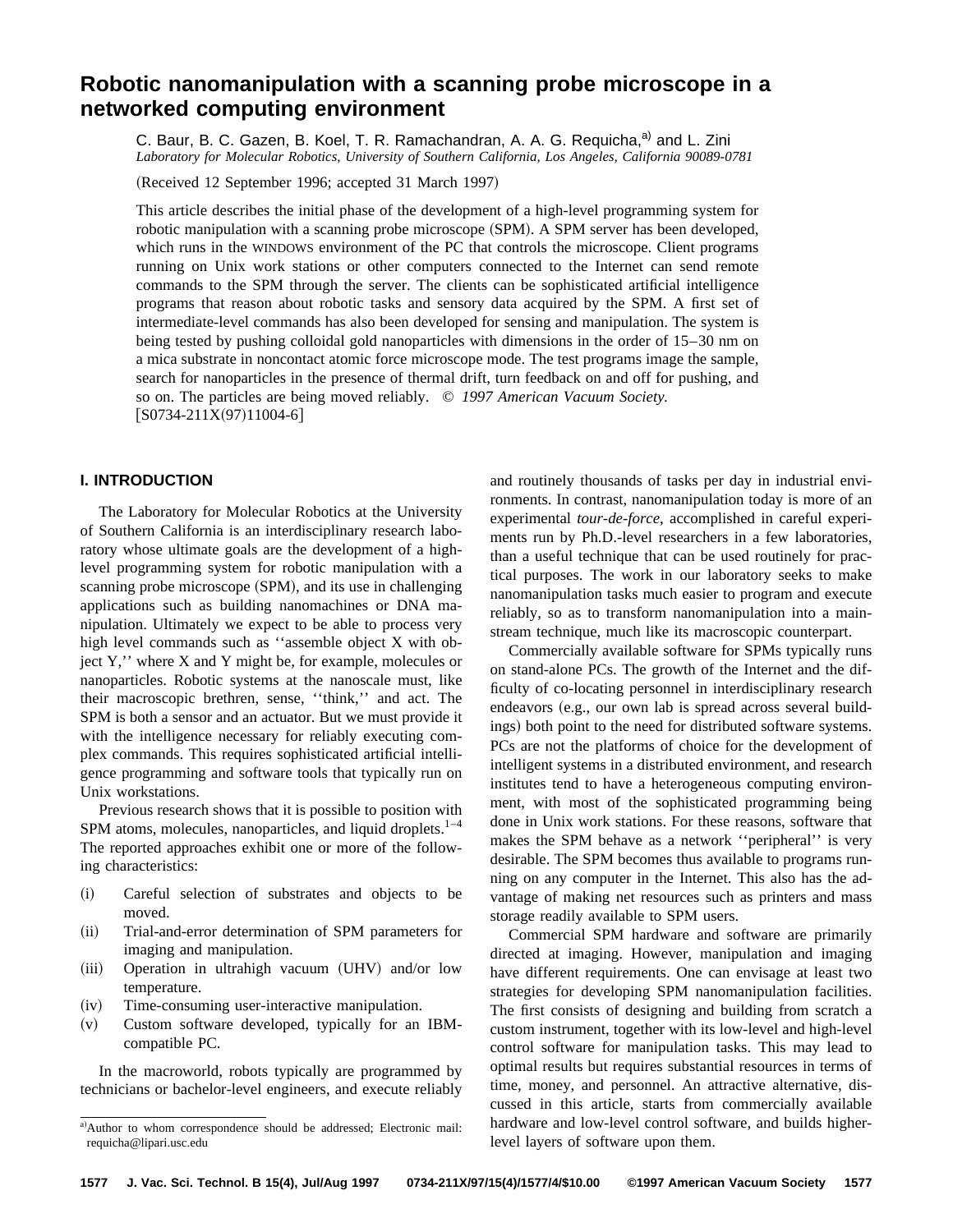The remainder of this article is organized as follows. First we describe a SPM *server* that provides communication facilities for using the SPM transparently in a network. Next we discuss some of the intermediate-level manipulation commands we have developed. Then we present experiments in nanomanipulation that use our software, and conclude with a brief assessment of our current manipulation capabilities and open issues.

### **II. SPM SERVER**

We are using an AutoProbe CP instrument, a commercially available SPM developed by PSI (Park Scientific Instruments). The SPM software is a 16-bit application that runs in IBM-compatible PCs under WINDOWS 3.1 or WIN-DOWS 95. It includes a modern graphic user interface, through which a user issues commands. These are translated and sent to a digital signal processor (DSP) that controls the instrument. More important, PSI also provides an application programming interface (API) to its software. This API is meant to be used by experienced programmers. We think that working through a commercial API has significant advantages. It lets a programmer issue low-level commands without having to get involved in the intricacies of the DSP and real-time control, which are best left to the manufacturer. It also greatly facilitates software maintenance, since it relies on the manufacturer to ensure that new developments in hardware and low-level software are smoothly incorporated into the system through the API.

In Unix systems a process running in one machine can invoke procedures that reside in a different machine through a remote procedure call (RPC). Unfortunately RPCs are not supported in the WINDOWS 3.1 or WINDOWS 95 environments. To achieve similar functionality one can use a *SPM server* that listens to requests for SPM operations issued by computers in the network, and takes the appropriate actions. Typical commercial computer communication packages, for example Sun Microsystems' PC-NFS, are aimed at building PC clients, and do not directly support PC servers. Because powerful tools such as *socket* libraries are available, building a server is not a large task for a computer scientist versed in distributed systems. (A socket is a programming abstraction that corresponds to a communication port through which messages can be sent or received.) Furthermore, commercial systems normally do not provide access to source code, which we believe is important for a research group that is exploring new approaches and techniques that may require intimate knowledge of the software. For these reasons, we decided to develop a SPM server, as explained below.

The PC that controls the SPM is connected to our Ethernet Local Area Network through an Ethernet card. The SPM server is a WINDOWS application that uses a standard interprocess communication library called Winsock. The server opens a socket into the network and listens to requests from client processes running on other machines. These clients issue requests by calling a Unix-standard socket library. Both Winsock and the Unix socket library use the standard TCP/IP protocols, but they isolate the programmer from the low-level details of how communications between computers are achieved. Socket programming is a relatively straightforward exercise. The clients' requests are decoded, mapped into API routines, and appropriate API calls are issued. (Examples of API calls are given in Sec. III.) The results of API routine execution are received by the server, encoded for transmission, and sent back to the requesting process. We encode the messages in external data representation (XDR) format, which is a *de facto* standard introduced by Sun Microsystems.

We wrote a library of C procedures that mirror those provided in the SPM's API, and run on Unix work stations. These procedures exchange information with the PC through the network, by using sockets. A client program running in a Unix work station invokes procedures in this library, and is unaware of the network communications involved. In essence, the messages sent by a client correspond to API calls, and the messages it receives correspond to the results returned by the API routines called. More sophisticated capabilities are being built on the client side, on top of the lowlevel API, as explained below.

#### **III. MANIPULATION COMMANDS**

The graphic user interface supplied by PSI is designed for imaging and is not suitable for manipulation. But the API has powerful routines that can be used to build manipulation commands. An important low-level API procedure serves to apply ramp (i.e., linearly increasing or decreasing) signals to SPM input ports. A ramp is specified by a list of triplets ~*InitialValue*, *Slope*, *Duration*!. For example, applying two ramps with the same slope and duration to the *x* and *y* inputs of the piezoelectric scanner causes a linear motion at 45° to the *x* axis, with a speed determined by the slope of the ramps, and starting at the specified initial point. As a second example, a step change in a SPM parameter value can be accomplished by applying two successive ''ramps'' of zero (horizontal) slope, starting at appropriate initial values.

By using these ramps it is easy to construct a fundamental command to move the SPM tip from  $(x_1, y_1)$  to  $(x_2, y_2)$  at speed *s*. In turn, this linear motion capability can be used to traverse more complex trajectories. For example, a circular trajectory can be followed by decomposing it into linear segments. More interestingly, imaging scans of arbitrary size and orientation can also be built up with sequences of linear motions.

The API also provides procedures for setting SPM parameter values, turning feedback on and off, and so on. Two of the most useful commands we have implemented thus far are the following:

- (1) Move the tip in a straight line from  $(x_1, y_1)$  to  $(x_2, y_2)$  at speed *s*, turn the *z* feedback off at some prescribed point along the trajectory, and then turn it back on at another prescribed point. This command is called *Push*, since it is used to push nanoparticles.
- $(2)$  Move the tip in straight line from  $(x_1, y_1)$  to  $(x_2, y_2)$  at speed *s* and output the *z* wave form. This is called a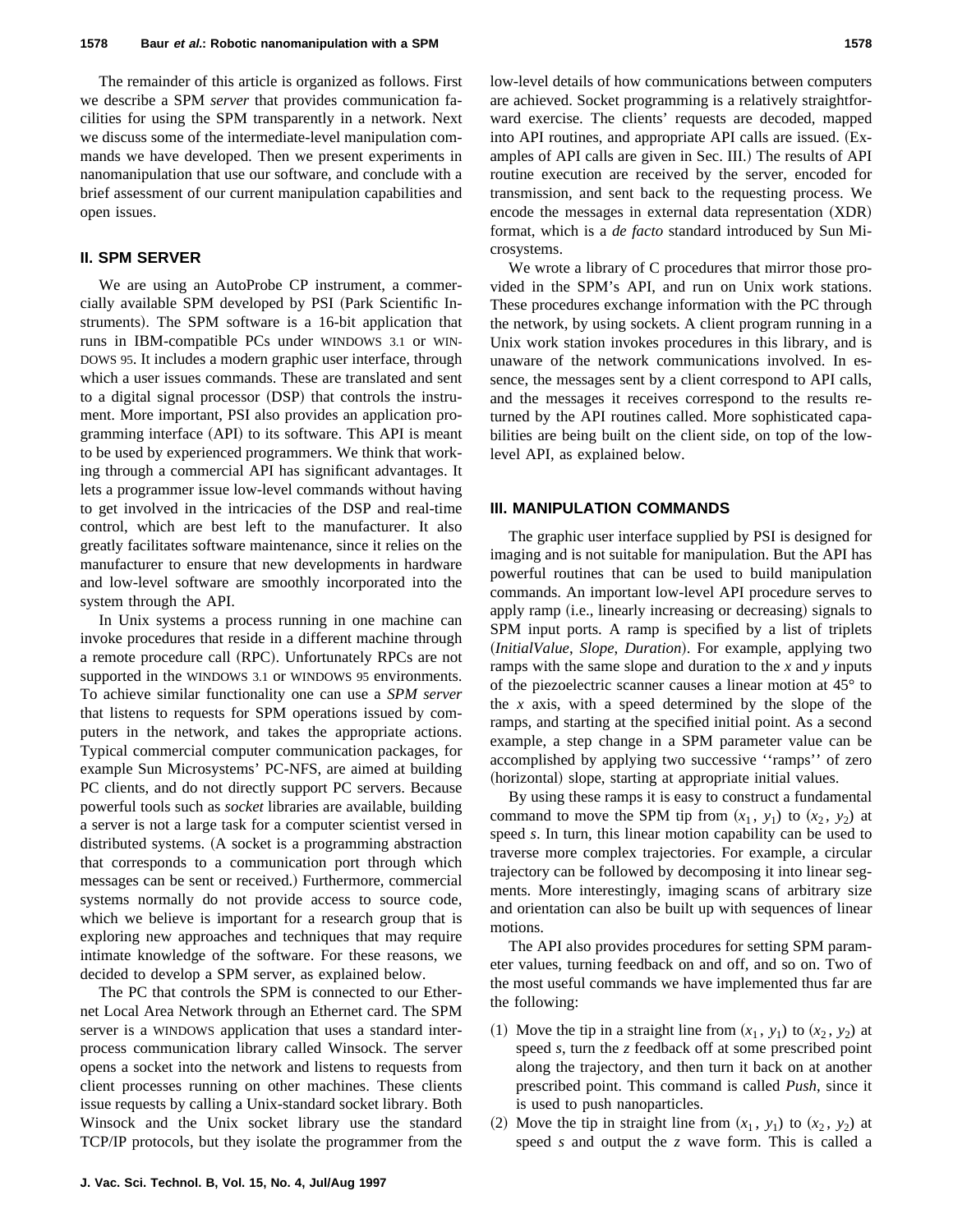

FIG. 1. A particle to be moved and five single line scans in the direction of motion.

*SingleLineScan* and is used to search for particles, as explained below.

It is important to note that manipulation commands are issued in *instrument* or *robot coordinates*, whereas what we want to accomplish is best expressed in *sample* or *task coordinates*. The robot and task coordinate systems do not coincide, and their relationship is time-dependent. The major cause for this discrepancy is thermal drift. Drift in our SPM is large when the instrument is turned on, but stabilizes at about 1 Å/s after a couple of hours of operation. In addition, if we command the tip to move to a point  $(x, y)$  along a straight line, the motion will not be exactly as commanded due to piezo nonlinearities, creep, and hysteresis. Nonlinearity is compensated to some degree by the manufacturer's software, but creep and hysteresis cause significant problems.

## **IV. PUSHING EXPERIMENTS**

We are testing our manipulation software by pushing colloidal gold balls on a mica substrate with the SPM in atomic force microscope (AFM) mode, in air, at room temperature. We have thus far tried Au balls with diameters of 27 and 15 nm, with similar results.

The gold colloidal particles are deposited on a mica substrate through a procedure normally used for the preparation of samples to calibrate AFMs and transmission electron microscopes (TEMs).<sup>5</sup> The mica surface in water is negatively charged, $6$  as are the gold particles.<sup>7</sup> A positive coating of the mica surface with Poly-*L*-Lysine allows the gold particles to be adsorbed onto it. $8-10$ 

We first attempted to image the Au particles in contact AFM (C-AFM) mode, with no success. The tip seems to disturb the particles significantly. We switched to noncontact AFM (NC-AFM) and obtained consistently good images (or consistently poor images, for bad probes). We tried to push the particles by moving the SPM tip approximately across the particles' centers in C-AFM mode, but failed. We finally managed to move the nanoparticles by turning off the *z* feedback in NC-AFM mode, without altering the input vibration to the cantilever. (We do not know yet whether the vibration helps or hinders the pushing operation.)

The nanoparticles do not move significantly on their own at the time and spatial scales of the experiment, and can be used to establish a task coordinate system. Successive im-



FIG. 2. Single line scans through the particle before and after motion (left) and the resulting particle configuration (right).

ages of the same sample region differ because of the drift between the robot and task coordinate systems. For simplicity, let us assume that initially the robot coordinates  $(x, y)$ coincide with the task coordinates  $(X, Y)$ . Suppose that we detect a particle at position  $(x, y)$  in an image, and want to move it in the *X* direction by a distance *D*. The basic strategy is to move the tip to  $(x - \Delta x, y)$ , where  $\Delta x$  is a small displacement, turn off the feedback, move along *x* until  $x + D$ , and turn the feedback on. However, we found experimentally that this often fails, because the robot and task coordinate systems no longer coincide when the command is executed.

This problem can be tackled by either estimating the new position of the particle in the robot coordinate system, or by using updated measurements. We took the latter tack. Through a sequence of quick *SingleLineScan* commands we search for the center of the particle in updated robot coordinates, and use these coordinates to *Push*. Figure 1 shows on the left a particle to be moved to the location marked by the open circle, plus five scan lines used to compute an updated position for the particle. On the right is the *z* data obtained by the five single line scans. Line 3 is closest to the center of the particle, and selected for the actual motion. Figure 2 shows on the left single scans along line 3 before and after the pushing operation. Feedback is turned on and off at the vertical lines. The right image of Figure 2 illustrates the resulting configuration after pushing.

We have implemented two versions of our manipulation software. One version runs only on the PC through a graphic user interface, and is used primarily to debug code and strategies. A user can pick coordinates with a mouse, draw trajectories graphically, and set points along a trajectory for turning feedback on and off. The other version does not have a graphic user interface, and consists of a suite of routines that can run on remote machines and communicate with the SPM server.

Figure 3 illustrates a manipulation task accomplished with the PC version. It took several hours to position the Au balls to form the ''USC'' pattern. Clearly, automation is needed if we are to perform more complex tasks routinely.

The basic algorithm for automating positioning operations is the following.

 $(1)$  Scan the sample to obtain an initial image. Set  $(x, y) = (X, y)$ *Y*!, i.e., assume that the robot and task coordinate systems coincide intially.